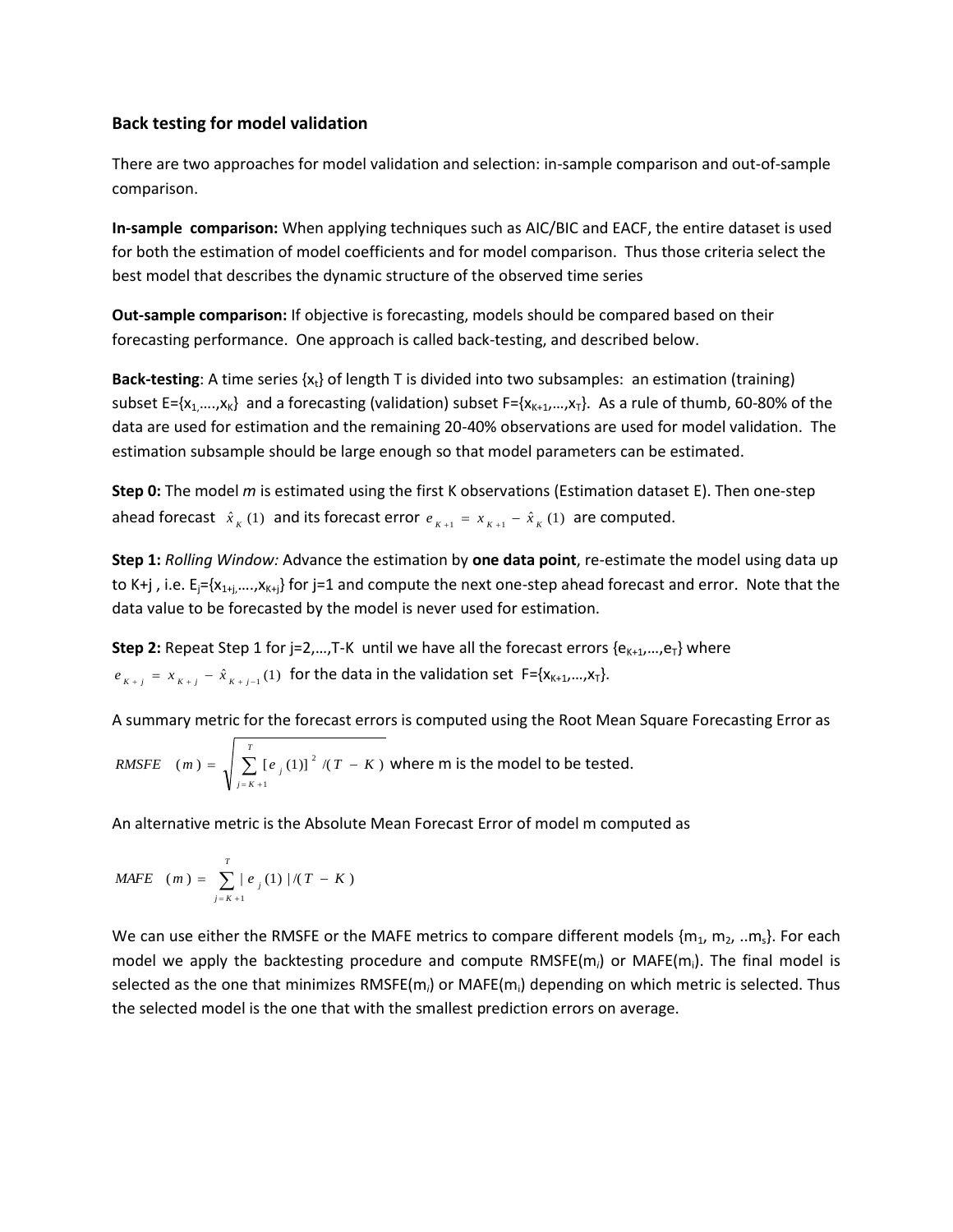# **How to compute back-testing in R and SAS**

## **R CODE**

We can use the backtest() function written by Tsay that is defined in the backtest.R file. Download the file from Week 4 documents and save it in your work folder.

```
The backtest() function has the following arguments:
backtest(m1,rt,orig,h,xre=NULL,fixed=NULL,inc.mean=TRUE)
```
- o m1: is a time-series model object created using the arima() function
- o rt: the time series to be analyzed (numeric vector)
- $\circ$  orig: is the starting forecast origin (i.e. K = size of the estimation dataset)
- o h: forecast horizon it should be **h=1** for one-step ahead forecasts
- o xre: the independent variable (if covariates are added to the model)
- $\circ$  fixed: parameter constraint if some model parameters are set to zero in the arima() model. Same definition of fixed in the arima() function.
- $\circ$  inc.mean = TRUE if model contains intercept. inc.mean = FALSE if model has no intercept.

#### **Example in R** (see unemprate\_BT.R under week 4)

The following code assumes that the models m1 and m2 are defined using the arima() function, drate is the time series data to be analyzed, orig=700 (so 700 values are used for estimation), h=1 (1 step-ahead forecast is computed)

```
source("backtest.R")
pm1 = backtest(m1, drate, orig=700, h=1)
pm2 = backtest(m2, drate, orig=700, h=1, fixed=c(0,NA,NA,NA,NA,NA))
```
# **SAS CODE (by Bill Qualls)**

The following macro computes the back-testing procedure in SAS. The macro was written by Bill Qualls, a student in the 2013 Winter section of CSC425. For simplicity, just save the macro on top of your SAS file. You can recall the macro in your code using the following statement:

```
%backtest(trainpct=perc value, dataset=dataname, var=varname, date=date name,
                    p=p_value, q=q_value, interval=int_value);
```
where

- TRAINPCT = Percent of dataset to be used for training. Example: trainpct = 80 for 80% data for training and 20% testing.
- DATASET = SAS dataset containing time series data. Example: DATASET=Unemp
- VAR = Name of time series variable. Example: VAR=ratechg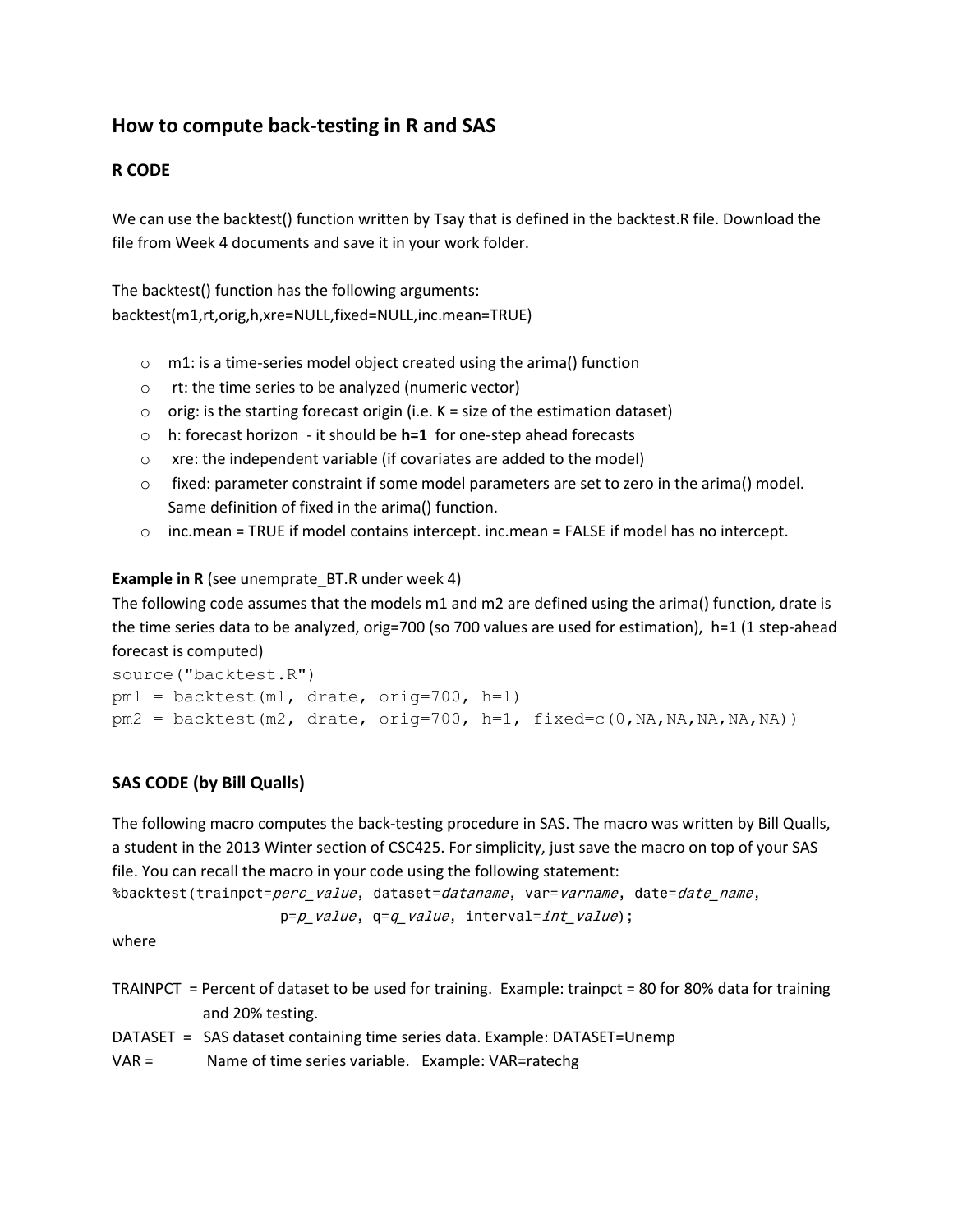- P = order of specified AR component of ARMA model– same as in ARIMA PROC. Omit otherwise. Example:  $p=3$  for AR(3) model, or  $p=(1\ 3\ 6)$  for AR(6) with only lag 1, 3 and 6 coefficients.
- Q = order of specified MA component of ARMA model same as in ARIMA PROC. Omit otherwise. Example:  $p=3$ ,  $q=3$  for ARMA(3,3) model; or  $Q=(136)$  for MA(6) with only lag 1,3,6 coefficients
- DATE = Name of date variable. Defaults to date. Example: DATE=date (where date is defined in SAS dataset defined in Dataset attribute.
- INTERVAL = Date interval. Defaults to month. (same definition as in FORECAST statement of PROC ARIMA). Example: INTERVAL=day

Just insert the %backtest() statement in your SAS code. See example of application of macro in unemprate\_BT\_macro.sas under week 4. Macro is saved in backtesting.sas file for your convenience.

### **Example in SAS:**

The following code assumes that the SAS data set containing the time series variable is *mydata* , *drate* contains the daily data to be analyzed, training set contains 80% of data, and the chosen ARMA model is an ARMA(2,3).

```
%backtest(trainpct=80, dataset=mydata, var=drate, date=date, p=2, q=3, interval=day);
```
### /\*MACRO FOR BACKTESTING \*/

%macro backtest(TRAINPCT=80, DATASET=, VAR=, P=, Q=, DATE=date, INTERVAL=month);

```
* ------------------------------------------------------------------------- ;
  T I M E S E R I E S B A C K T E S T M A C R O
* ------------------------------------------------------------------------- ;
* DePaul CSC425, Winter 2013, Dr. Raffaella Settimi
   Macro written by Bill Qualls, First Analytics
* ------------------------------------------------------------------------- ;
  E X P L A N A T I O N O F P A R A M E T E R S
* (Order of variables is insignificant)
* ------------------------------------------------------------------------- ;
* TRAINPCT .. Percent of dataset to be used for training.
* So, (100 - TRAINPCT)% will be used for evaluation.
               Example: TRAINPCT=80
* DATASET .. Time series dataset. Libname optional, defaults to Work.
* Example: DATASET=Work.Unemp
* VAR .. Name of time series variable.
               Example: VAR=ratechg
```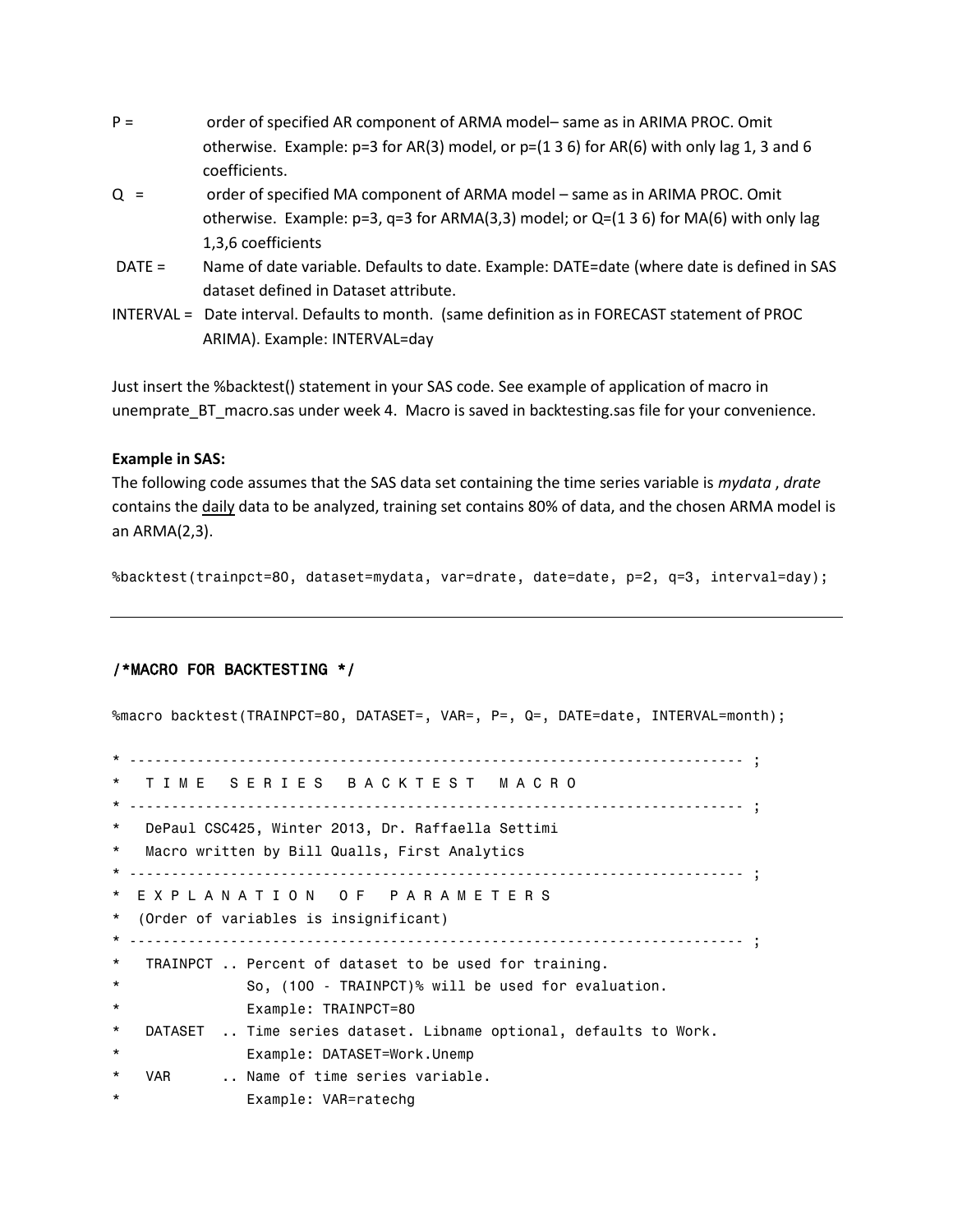```
* P .. Specified for AR models. Omit otherwise.
* Example: P=(1 3 6)
* Q .. Specified for MA models. Omit otherwise.
               Example: Q=(1 \ 3 \ 6)* DATE .. Name of date variable. Defaults to date.
* Example: DATE=date
* INTERVAL .. Date interval. Defaults to month.
              Example: INTERVAL=day
* ------------------------------------------------------------------------- ;
* S A M P L E U S A G E
* %backtest(trainpct=80, dataset=work.unemp, var=ratedif, p=5, interval=month);
* ------------------------------------------------------------------------- ;
* How many records are in the dataset? ;
data _null_;
call symput('NRECS', trim(left(nrecs)));
set &DATASET nobs=nrecs;
stop;
run;
* Determine which ones are exclusively for training based on TRAINPCT ;
%let SIZE OF ROLLING WINDOW = %sysfunc(round(&NRECS * &TRAINPCT / 100));
* create a working copy of dataset with observation number ;
* as a variable for use in a where clause with proc arima. ;
* also add a placeholder for the predicted value. \hspace{1.6cm} ;data Work. MY COPY (keep = &VAR &DATE OBS PRED );
set &DATASET;
   OBS = N;
   PRED_ = .;run;
* turn off log -- too lengthy ;
filename junk dummy;
proc printto log=junk print=junk;
run;
* Will build the model once for each record used in evaluation. ;
* Each time I will predict one record forward. ;
%let MODELS TO BE BUILT = %sysevalf(&NRECS - &SIZE_OF_ROLLING_WINDOW);
%do i = 1 %to &MODELS_TO_BE_BUILT;
```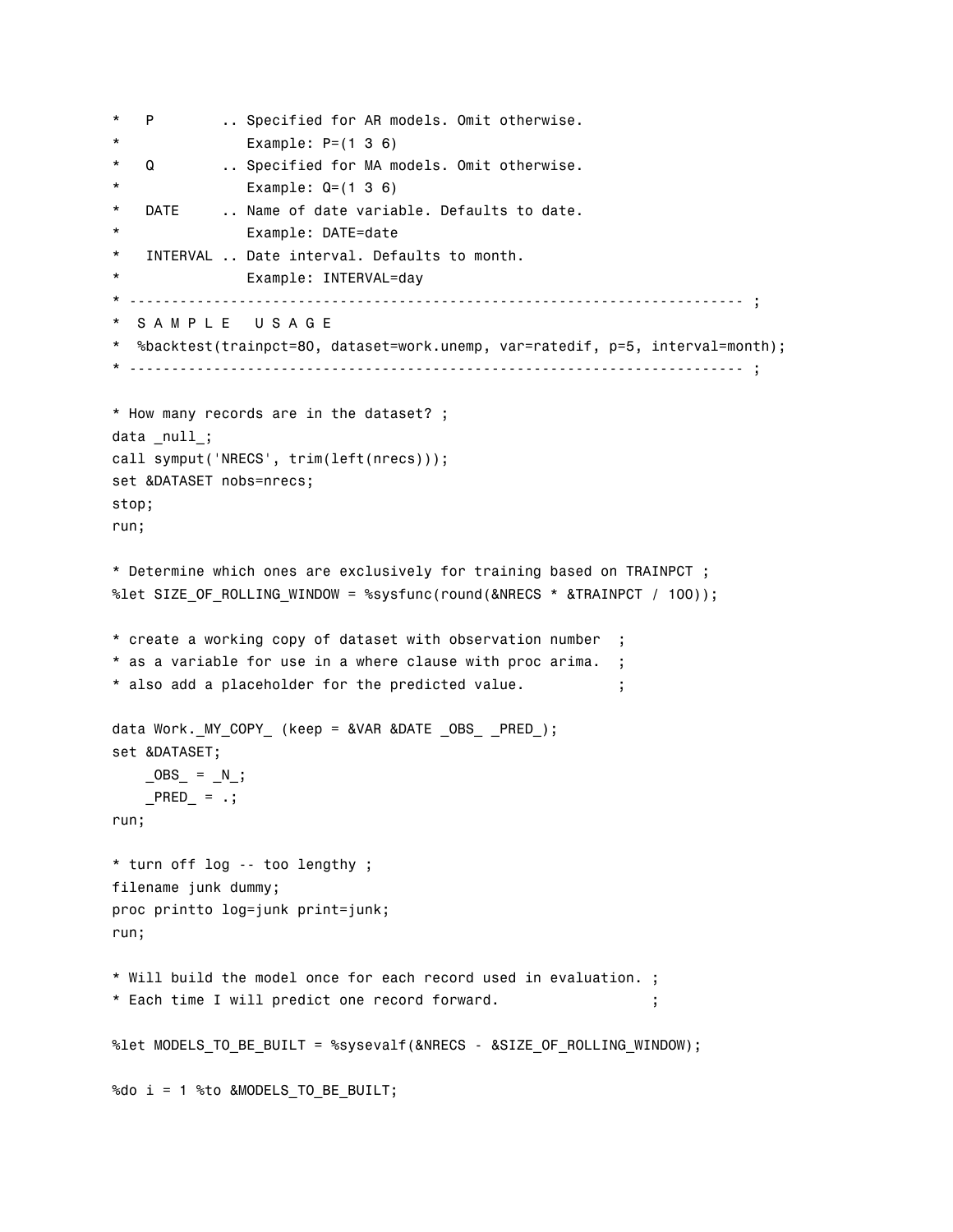```
 * Model using SIZE_OF_ROLLING_WINDOW records, and make one prediction ;
proc arima data=Work. MY COPY plots=none;
where OBS ge &i
      and _OBS_ le (&i + &SIZE_OF_ROLLING_WINDOW - 1);
 identify var=&VAR noprint;
 estimate
     %if (&P ne ) %then %do; p=&P %end;
     %if (&Q ne ) %then %do; q=&Q %end;
     method=ml noprint;
 forecast lead=1 id=&DATE interval=&INTERVAL out=Work._MY_RESULTS_ noprint;
 run;
 * get the predicted value (in the last record) as a macro variable ;
 data _null_;
p = nrecs; set Work._MY_RESULTS_ point=p nobs=nrecs;
 call symput("FORECAST", forecast);
 stop;
 run;
 * move that prediction to its place in the output file ;
 proc sql noprint;
update Work. MY COPY
    set PRED = &FORECAST
    where OBS = 8i + 8SIZE OF ROLLING WINDOW; quit;
 run;
 * show progress so far ;
% if (%sysfunc(mod(&i, 5)) = 0) %then %do;
         * print on;
     proc printto log=log print=print;
     run;
     %put Finished &i iterations;
     * print off again;
     proc printto log=junk print=junk;
     run;
```

```
 %end;
```